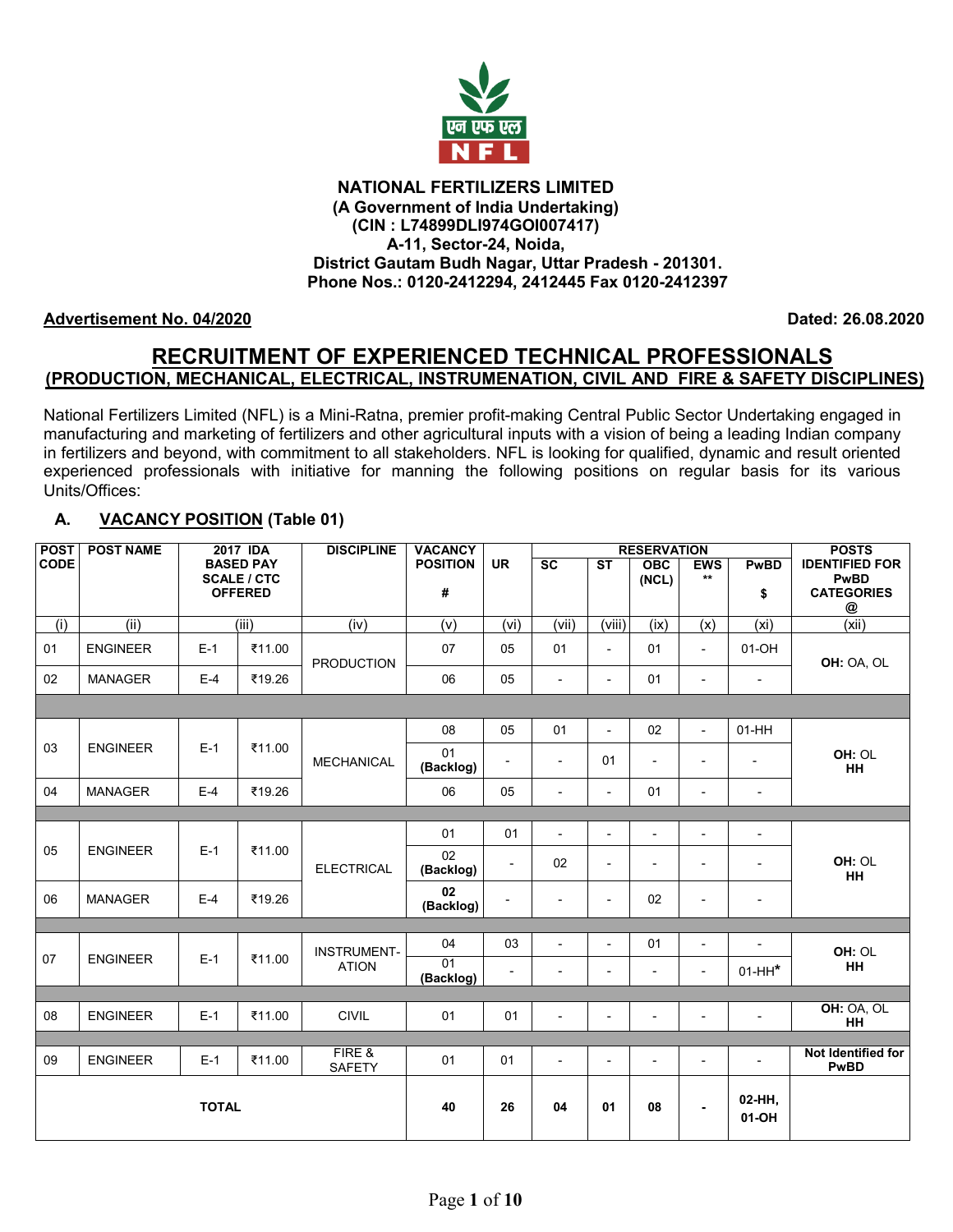### *Abbreviations:*

*"UR" - Unreserved; "SC" - Scheduled Caste; "ST" - Scheduled Tribe; "OBC (NCL)" - Other Backward Classes (Non-Creamy Layer); "EWS" - economically Weaker Section; "PwBD" - Divyangjan or Persons with Benchmark Disabilities; "OH" - Orthopedically Impaired; "OA" - One Arm affected; "OL" - One Leg affected; "HH" - Hearing Impaired; "IDA" - Industrial Dearness Allowance; "Sr. Chemist" - Senior Chemist;* 

- *# The number of vacancies are tentative and may increase or decrease at the absolute discretion of NFL and in compliance of the Presidential Directives on reservation at the time of appointment. Accordingly, NFL reserves the right to cancel/restrict/enlarge/ modify/alter the requirements advertised, if need so arises, without any further notice or assigning any reason therefore. In addition to the notified vacancies a panel of candidates shall also be created for*  vacancies caused by cessation of service of selected candidates, arising within one year from date of empanelment. *Posts shall be filled according to reservation position. Accordingly, SC/ST/OBC/PwBD/EWS category candidates are encouraged to apply. Further, NFL also reserves the right to raise/relax the minimum eligibility standards and to fill/ not to fill any or all of the above positions.*
- *\$ PwBD/ExSM reservation is applied on horizontal inter-locking basis in either of UR/SC/ST/OBC (NCL)/EWS vacancies. Refer to Clause No. F.7 of this Advertisement.*
- *@ The PwBD categories identified for above posts are as per the latest list of "Group A Posts" identified for Persons with Disabilities (New)" available on the website of Office of The Chief Commissioner for Persons with Disabilities, Ministry of Social Justice and Empowerment, Government of India at http://www.ccdisabilities.nic.in as on the date of this advertisement.*
- *\* This backlog vacancy shall be filled up out of the candidates with the Persons with Benchmark Disability as mentioned in column (xi) of table-I. In case suitable persons with that Benchmark Disability are not available, it may be filled by interchange among the other categories of Benchmark Disabilities identified for reservation as mentioned in column (xii) of the Table – I. In case of non-availability of suitable persons with any of the Benchmark Disability then the* backlog posts shall be filled up by the persons other than the persons with Benchmark Disability. Accordingly, *candidates other than PwBD category may also apply against the vacancies reserved for PwBD. However, their candidature will be considered in the event of non-availability of suitable candidates belonging to PwBD category.*

*\*\* EWS vacancies are tentative and subject to further directives of Government of India and outcome of any litigation pending in any court. The appointment against vacancies reserved for EWS category candidates shall be provisional and subject to the Income and Asset certificate to be verified through the proper channels and if the verification reveals that the claim to belong to EWS is fake/false the services of the concerned persons will be terminated forthwith without*  assigning any further reasons and without prejudice to such further action as may be taken under the provisions of the *Indian Penal Code for production of fake/false certificate. The Income and Asset Certificate issued by any one of the authorities mentioned in the prescribed format as given on our website shall only be accepted as proof of candidate's claim as belonging to EWS.*

#### **B. PAY/ PERKS & PLACEMENT**

#### **1. PAY & PERKS**

NFL offers one of the best pay packages in the Fertilizer industry. Following are the Pay Scales which are being offered by NFL **(Table 02)**:

| SI.<br>No. | <b>Pay Scale</b><br>Code | <b>Pay Scale</b><br>(2017 IDA based) | <b>Designation</b> |
|------------|--------------------------|--------------------------------------|--------------------|
|            | F-1                      | ₹40000 - 3% - 140000                 | Engineer           |
|            | E-4                      | ₹70000 - 3% - 200000                 | Manager            |

Selected candidates will be placed at the minimum Basic Pay in the Pay Scale indicated for each post. Besides Basic Pay, candidates will also be paid Industrial Dearness Allowance, House Rent Allowance / Company Accommodation, wherever available and will also be entitled for other perquisites & allowances / benefits such as Leave, Medical Facilities, Contributory Provident Fund, Gratuity, Contributory Superannuation Benefit Fund Scheme, Group Personal Accident Insurance etc., as per NFL rules in force from time to time.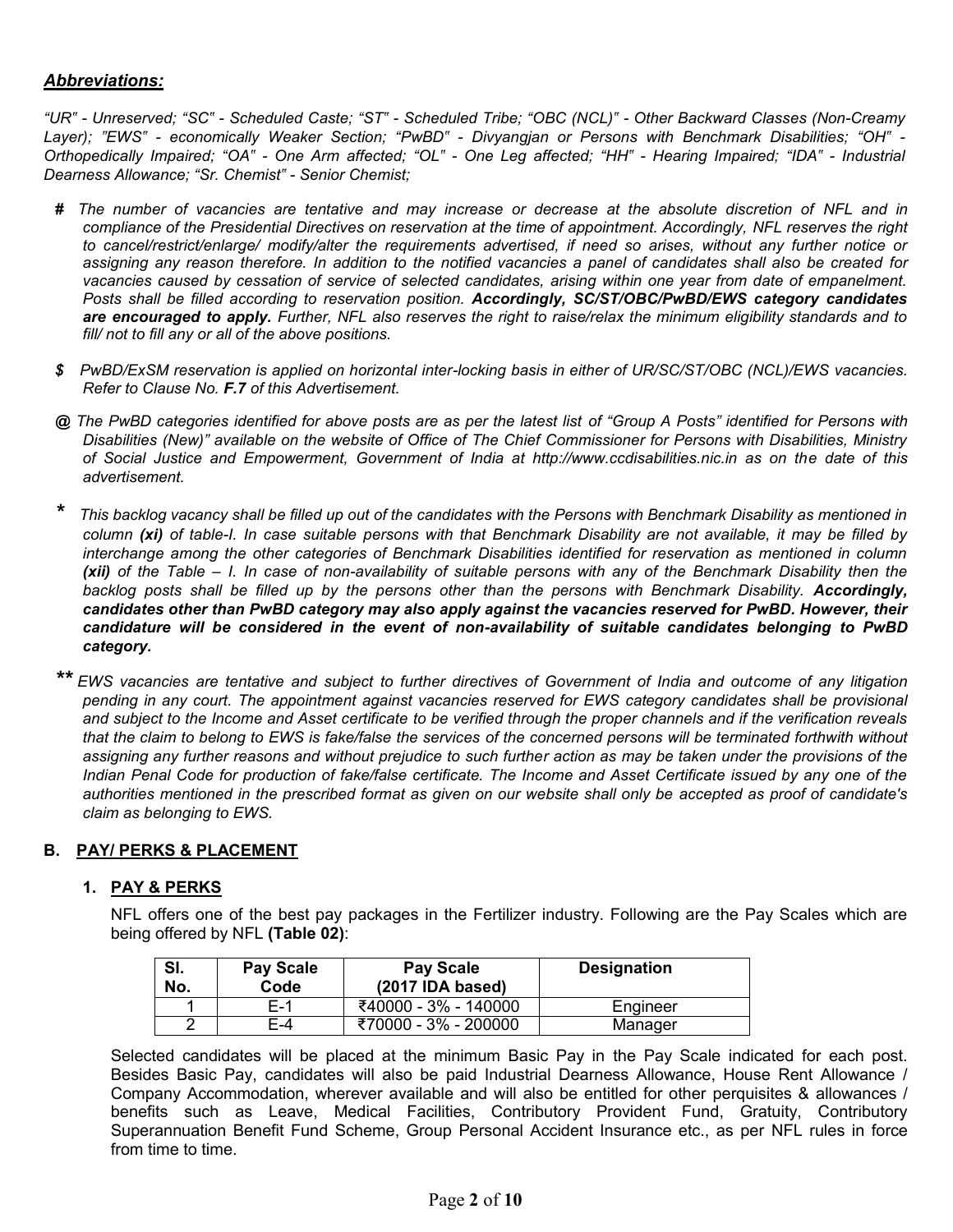## **2. APPOINTMENT AND PLACEMENT**

The candidate should have sound health. The selected candidates before joining will be required to get Medical Fitness Certificate from Civil Surgeon of any Central/State Government Hospitals. The appointment will be provisional and subject to verification of Character & Antecedents and Caste/PwBD Certificate from the concerned District Authorities/Competent Authorities. **Selected candidates shall be posted in any of the Units / plants of NFL or its Joint Ventures across India at any point of time at the discretion of the Management.**

## **C. MINIMUM ELIGIBILITY CRITERIA AS ON 31.03.2020**

*The columns (i - vi) mentioned in the table under this clause be read with Clause Nos.C.1 - C.4 mentioned subsequently. (Table 03)*

| Post<br>code | Post & Pay<br>Scale                                | Qualification                                                                                                                                                                                  | Age         | <b>Nature of Experience</b>                                                                                                        | Quantum of post qualification experience                                                                                                                                                                                                                                                                           |
|--------------|----------------------------------------------------|------------------------------------------------------------------------------------------------------------------------------------------------------------------------------------------------|-------------|------------------------------------------------------------------------------------------------------------------------------------|--------------------------------------------------------------------------------------------------------------------------------------------------------------------------------------------------------------------------------------------------------------------------------------------------------------------|
| (i)          | (iii)                                              | (iii)                                                                                                                                                                                          | (iv)        | (v)                                                                                                                                | (vi)                                                                                                                                                                                                                                                                                                               |
|              | Engineer                                           | 60%<br>marks<br>Minimum<br>in                                                                                                                                                                  | 30          | qualification inline<br>Post                                                                                                       | Total post qualification inline experience: 1 year                                                                                                                                                                                                                                                                 |
| 01           | (Production)<br>₹40000 - 3% -<br>140000            | Engineering<br>Degree<br>(B.Tech./B.E./B.Sc.<br>Engg.) in<br>Chemical<br>Engineering<br>$\prime$<br>Technology<br>Chemical<br>from<br>recognized Institute OR AMIE in<br>Chemical Engineering. | years       | experience in operation of<br>Ammonia-Urea Fertilizer<br>complex/<br>Continuous<br>process chemical / Petro-<br>Chemical industry. | Govt / PSU employees Should have worked for 1 year or more in<br>one level below pay scale or Presently working in same or higher<br>pay scale, as on cut-off date of eligibility<br>Candidates working in Private sector should have minimum one<br>year post qualification inline experience at a minimum CTC of |
|              |                                                    |                                                                                                                                                                                                |             |                                                                                                                                    | Rs. 6.05 lakh p.a. as on cut-off date.                                                                                                                                                                                                                                                                             |
| 02           | Manager<br>(Production)<br>₹70000 - 3% -<br>200000 |                                                                                                                                                                                                | 45<br>years |                                                                                                                                    | Total post qualification inline experience: 09 years.<br>Govt / PSU employees Should have worked for two year or more<br>in one level below pay scale or Presently working in same or<br>higher pay scale, as on cut-off date of eligibility.<br>Candidates working in Private sector should have minimum two      |
|              |                                                    |                                                                                                                                                                                                |             |                                                                                                                                    | years post qualification inline experience at a minimum CTC of<br>12.09 lakh p.a. as on cut-off date.                                                                                                                                                                                                              |
|              | Engineer                                           | 60%<br>Minimum<br>marks<br>in                                                                                                                                                                  | 30          | Post qualification inline                                                                                                          | Total post qualification inline experience: 1 year                                                                                                                                                                                                                                                                 |
| .03          | (Mechanical)<br>₹40000 - 3%<br>$-140000$           | Engineering<br>Degree<br>(B.Tech./B.E./B.Sc. Engg.) in<br>Mechanical Engineering<br>from<br>recognized Institute OR AMIE in<br>Mechanical Engineering.                                         | years       | experience in erection /<br>maintenance<br>of<br>Ammonia-Urea Fertilizer<br>complex / Continuous<br>process chemical / Petro-      | Govt / PSU employees Should have worked for 1 year or more in<br>one level below pay scale or Presently working in same or higher<br>pay scale, as on cut-off date of eligibility.                                                                                                                                 |
|              |                                                    |                                                                                                                                                                                                |             | Chemical industry.                                                                                                                 | Candidates working in Private sector should have minimum one<br>year post qualification inline experience at a minimum CTC of<br>Rs. 6.05 lakh p.a. as on cut-off date.                                                                                                                                            |
|              | Manager<br>(Mechanical)                            |                                                                                                                                                                                                | 45<br>years |                                                                                                                                    | Total post qualification inline experience: 09 years                                                                                                                                                                                                                                                               |
| 04           | ₹70000 - 3% -<br>200000                            |                                                                                                                                                                                                |             |                                                                                                                                    | Govt / PSU employees Should have worked for two year or more<br>in one level below pay scale or Presently working in same or<br>higher pay scale, as on cut-off date of eligibility.                                                                                                                               |
|              |                                                    |                                                                                                                                                                                                |             |                                                                                                                                    | Candidates working in Private sector should have minimum two<br>year post qualification inline experience at a minimum CTC of<br>Rs. 12.09 lakh p.a. as on cut-off date                                                                                                                                            |
|              | Engineer<br>(Electrical)                           | 60%<br>marks<br>in<br>Minimum<br>Engineering Degree (B.Tech.                                                                                                                                   | 30<br>years | Post qualification inline<br>experience in construction                                                                            | Total post qualification inline experience: 1 year                                                                                                                                                                                                                                                                 |
| 05           | ₹40000 - 3% -<br>140000                            | /B.E./B.Sc. Engg.) in Electrical<br>from recognized<br>Engineering<br>Institute OR AMIE in Electrical                                                                                          |             | / maintenance of HT & LT<br>power distribution system,<br>HT<br>synchronous<br>and<br>induction motors,                            | Govt / PSU employees Should have worked for 1 year or more in<br>one level below pay scale or Presently working in same or higher<br>pay scale, as on cut-off date of eligibility.                                                                                                                                 |
|              |                                                    | Engineering                                                                                                                                                                                    |             | large<br>transformers, protection<br>systems etc.in Ammonia-<br>Urea Fertilizer complex /                                          | Candidates working in Private sector should have minimum one<br>year post qualification inline experience at a minimum CTC of<br>Rs.06.05 lakh p.a. as on cut-off date.                                                                                                                                            |
|              | Manager<br>(Electrical)                            |                                                                                                                                                                                                | 45<br>years | Continuous<br>process<br>Petro-<br>chemical<br>$\prime$                                                                            | Total post qualification inline experience: 09 years                                                                                                                                                                                                                                                               |
| 06           | ₹70000 - 3% -<br>200000                            |                                                                                                                                                                                                |             | Chemical industry/thermal<br>power plant/large steel<br>plant.                                                                     | Govt / PSU employees Should have worked for 2 years or more<br>in one level below pay scale or Presently working in same or<br>higher pay scale, as on cut-off date of eligibility.                                                                                                                                |
|              |                                                    |                                                                                                                                                                                                |             |                                                                                                                                    | Candidates working in Private sector should have minimum two<br>years post qualification inline experience at a minimum CTC of<br>Rs. 12.09 lakh p.a. as on cut-off date                                                                                                                                           |
|              | Engineer<br>(Instrumentati                         | 60%<br>Minimum<br>marks<br>in<br>Engineering<br>Degree                                                                                                                                         | 30<br>years | Post<br>qualification inline<br>maintenance experience                                                                             | Total post qualification inline experience: 1 year                                                                                                                                                                                                                                                                 |
| 07           | on)<br>₹40000 - 3% -                               | (B.Tech./B.E./B.Sc. Engg.) in<br>Instrumentation / Electronics &<br>Communication                                                                                                              |             | process<br>in<br>control<br>instrumentation<br>in<br>Ammonia-Urea Fertilizer                                                       | Govt / PSU employees Should have worked for 1 year or more in<br>one level below pay scale or Presently working in same or higher<br>pay scale, as on cut-off date of eligibility.                                                                                                                                 |
|              | 140000                                             | Instrumentation & Electronics /<br>&<br>Electronics<br>Electrical<br>Engineering from recognized<br>Institute OR AMIE in Electronics<br>& Communication Engineering                            |             | complex / Continuous<br>process chemical / Petro-<br>Chemical industry.                                                            | Candidates working in Private sector should have minimum one<br>year post qualification inline experience at a minimum CTC of<br>Rs. 6.05 lakh p.a. as on cut-off date                                                                                                                                             |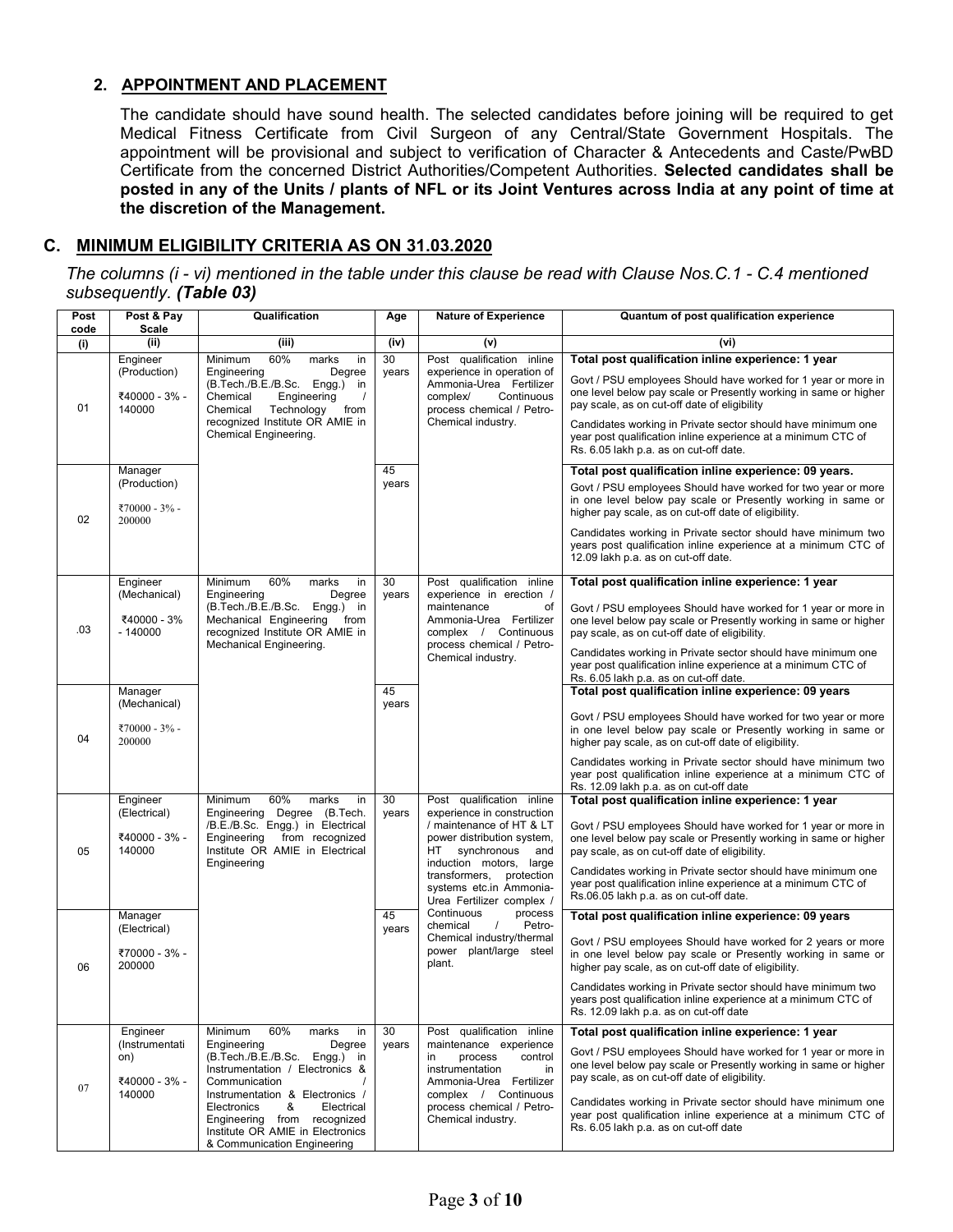| Post | Post & Pay                                               | Qualification                                                                                                                                                                                                                                                                                                   | Age         | <b>Nature of Experience</b>                                                                                                                                                                                               | Quantum of post qualification experience                                                                                                                                                                                                                                                                                                                                                                           |
|------|----------------------------------------------------------|-----------------------------------------------------------------------------------------------------------------------------------------------------------------------------------------------------------------------------------------------------------------------------------------------------------------|-------------|---------------------------------------------------------------------------------------------------------------------------------------------------------------------------------------------------------------------------|--------------------------------------------------------------------------------------------------------------------------------------------------------------------------------------------------------------------------------------------------------------------------------------------------------------------------------------------------------------------------------------------------------------------|
| code | Scale                                                    |                                                                                                                                                                                                                                                                                                                 |             |                                                                                                                                                                                                                           |                                                                                                                                                                                                                                                                                                                                                                                                                    |
| (i)  | (iii)                                                    | (iii)                                                                                                                                                                                                                                                                                                           | (iv)        | (v)                                                                                                                                                                                                                       | (vi)                                                                                                                                                                                                                                                                                                                                                                                                               |
| 08   | Engineer<br>(Civil)<br>₹40000 - 3% -<br>140000           | Minimum 60% marks in Degree<br>B.E.<br>Tech./<br>in<br>Civil<br>(B.<br>Engineering<br>from<br>recognized<br>AMIE in Civil<br>Institute OR<br>Engineering                                                                                                                                                        | 30<br>years | Post qualification<br>inline<br>direct<br>regular<br>or<br>contractual experience in<br>PSU/ Govt. Organization/<br>Large Private Company<br>(preferably in ammonia<br>fertilizer<br>urea<br>or<br>petrochemical sector). | Total post qualification inline experience: 1 year<br>Govt / PSU employees Should have worked for 1 year or more in<br>one level below pay scale or Presently working in same or higher<br>pay scale, as on cut-off date of eligibility.<br>Candidates working in Private sector should have minimum one<br>year post qualification inline experience at a minimum CTC of<br>Rs. 6.05 lakh p.a. as on cut-off date |
| 09   | Engineer (Fire<br>and Safety)<br>₹40000 - 3% -<br>140000 | Minimum 60% marks in Degree<br>(B. Tech./ B.E.) in Fire Engg. /<br>Safety & Fire Engg.<br><b>OR</b><br>Minimum 60% marks in Degree<br>(B. Tech./ B.E./ BSc Engg.) in<br>Electrical / Mechanical /<br>Chemical with Divisional<br><b>Officers Course from National</b><br>Fire Service College (NFSC),<br>Nagpur | 30<br>years | Experience in recognized<br>Fire station/ Ammonia-<br>Urea Fertilizer Complex /<br>Continuous<br>process<br>Petro-<br>chemical<br>Chemical refinery.                                                                      | Total post qualification inline experience: 1 year<br>Govt / PSU employees Should have worked for 1 year or more in<br>one level below pay scale or Presently working in same or higher<br>pay scale, as on cut-off date of eligibility.<br>Candidates working in Private sector should have minimum one<br>year post qualification inline experience at a minimum CTC of<br>Rs. 6.05 lakh p.a. as on cut-off date |

### **1. AGE LIMIT (Column iv)**

Maximum age mentioned on the above table is for 'UR' category. Relaxations to SC/ST/OBC/PwBD/ExSM in age criteria are mentioned in Clause Nos.F.11 - F.15 of this advertisement.

### **2. EDUCATIONAL QUALIFICATION (Columns iii)**

**The Educational Qualification should be on full time regular basis with minimum 60% marks except for AMIE.** Specifications of minimum educational qualifications for all the posts be read with Clause Nos.I.3 to I.7 of this advertisement. **No claim of possession of equivalent qualification other than advertised educational qualification would be entertained.**

#### **3. WORK EXPERIENCE (Columns v - vi)**

Work Experience should be after acquiring relevant educational qualification and should be in-line experience. Candidate"s work experience as Management Trainee / Graduate Engineer Trainee would be counted only in case he/she has been regularized in the same Company. Also see Clause No. I.8 to I.9 before proceeding. **Candidates must be working as on 31.03.2020.**

#### **4. PAY SCALES / EQUIVALENT CTC**

In addition to possessing minimum numbers of years of post-qualification in-line work experience as on cut-off date of reckoning eligibility criteria, candidates should also satisfy the following conditions:

- i. **FOR CANDIDATES WORKING IN GOVERNMENT (CENTRAL/STATE), PUBLIC SECTOR UNDERTAKINGS (CENTRAL/STATE), AUTONOMOUS, STATUTORY BODIES OR JOINT VENTURES OF STATE/ CENTRAL GOVERNMENT/ UNDERTAKING AS ON 31.03.2020**:
	- a) **For candidates applying for the post at E-1 level**: Candidates should have worked for one year or more in one level below Pay Scale as on Cut-off date.

 **OR**

Presently working in same or higher Pay Scale as on cut-off date of eligibility.

b) **For candidates applying for the post at E-4 level**: Candidates should have worked for two years or more in one level below Pay Scales as on Cut-off date.

 **OR**

Presently working in same or higher Pay Scale, as on cut-off date of eligibility.

c) It should be noted that no claim of possession of equivalent pay scale other than advertised Pay Scale for a post would be entertained.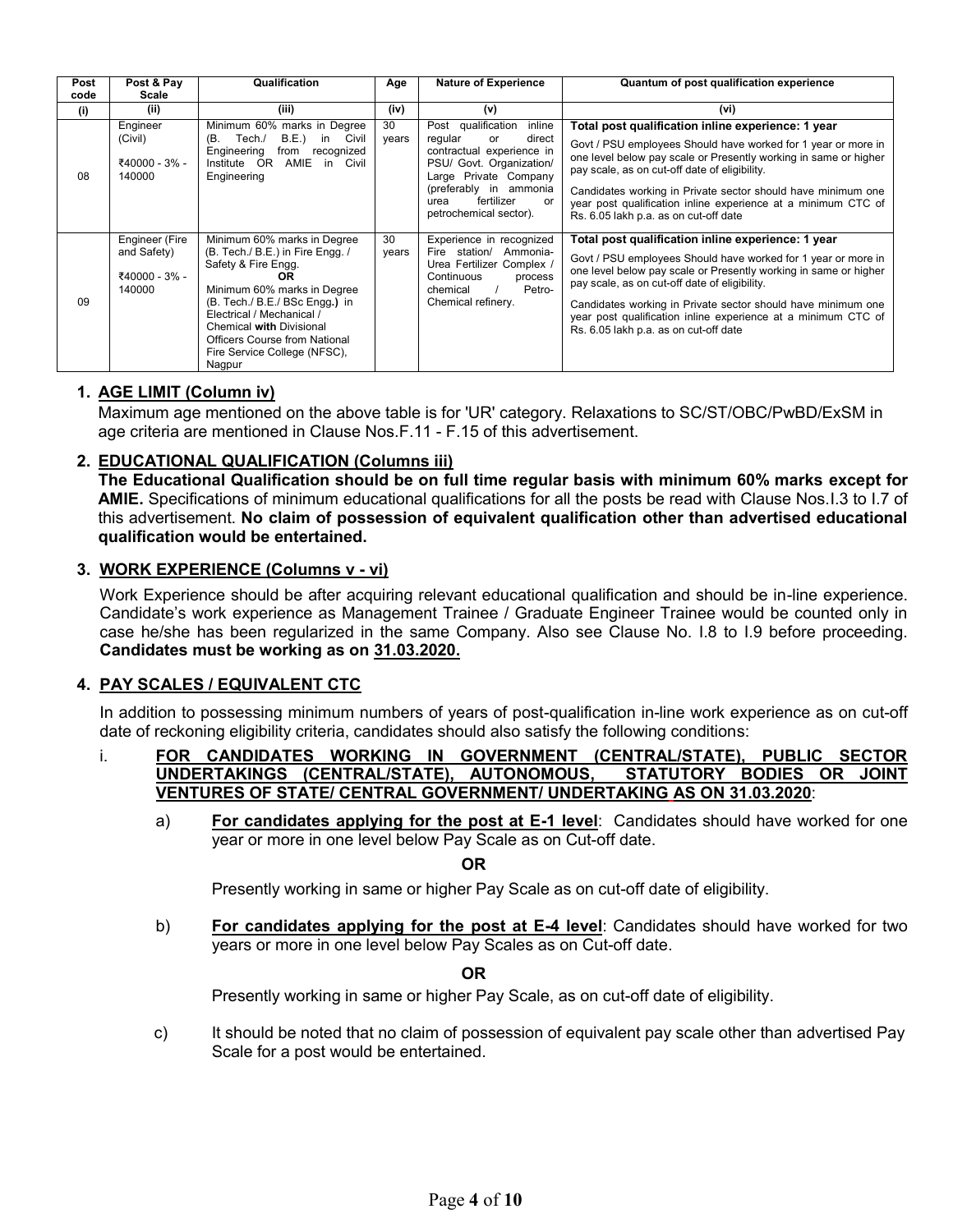#### **d) NEXT BELOW PAY SCALES IN WHICH EXPERIENCE IS REQUIRED AS ON CUT-OFF DATE i.e. 31.03.2020 ARE AS UNDER:**

| <b>LEVEL/POST</b><br><b>FOR WHICH</b>  | <b>CORRESPONDING</b><br><b>PAY SCALE</b><br><b>BEING OFFERED</b><br><b>FOR THE POST</b><br><b>BEING APPLIED</b> | NEXT BELOW PAY SCALE IN WHICH POST-QUALIFICATION INLINE WORK-EXPERIENCE IS<br><b>REQUIRED AS ON CUT-OFF DATE OF RECKONING ELIGIBILITY</b> |                               |                               |                                                   |                                              |  |  |
|----------------------------------------|-----------------------------------------------------------------------------------------------------------------|-------------------------------------------------------------------------------------------------------------------------------------------|-------------------------------|-------------------------------|---------------------------------------------------|----------------------------------------------|--|--|
| <b>CANDIDATE</b><br><b>IS APPLYING</b> |                                                                                                                 |                                                                                                                                           | <b>PAY SCALES IDA PATTERN</b> | <b>EQUIVALENT CDA PATTERN</b> |                                                   |                                              |  |  |
|                                        | <b>2017 BASED</b><br><b>IDA PATTERN</b>                                                                         | <b>1997 BASED</b>                                                                                                                         | 2007<br><b>BASED</b>          | <b>2017 BASED</b>             | <b>SCALE WITH</b><br><b>GRADE PAY (6TH</b><br>PC) | <b>SCALE AFTER</b><br>01.01.2016 (7TH<br>PC) |  |  |
| Engineer/                              | ₹40000-                                                                                                         | ₹6550-200-                                                                                                                                | ₹12600-                       | ₹30000-                       | ₹9300 -34800                                      | ₹35400-                                      |  |  |
| (E-1)                                  | 140000                                                                                                          | 11350                                                                                                                                     | 32500                         | 120000                        | <b>WITH ₹4200 GP</b>                              | 112400                                       |  |  |
| Manager                                | ₹70000-                                                                                                         | ₹13000-350-                                                                                                                               | ₹24900-                       | ₹60000-                       | ₹9300-34800/                                      | ₹53100-                                      |  |  |
| (E-4)                                  | 200000                                                                                                          | 18250                                                                                                                                     | 50500                         | 180000                        | ₹15600 -39100                                     | 167800/                                      |  |  |
|                                        |                                                                                                                 |                                                                                                                                           |                               |                               | <b>WITH ₹5400 GP</b>                              | ₹56100-                                      |  |  |
|                                        |                                                                                                                 |                                                                                                                                           |                               |                               |                                                   | 177500                                       |  |  |

ii. **FOR CANDIDATES WORKING IN PRIVATE SECTOR OR IN SUCH GOVERNMENT (CENTRAL/STATE) DEPARTMENTS, PUBLIC SECTOR UNDERTAKINGS (CENTRAL/STATE), AUTONOMOUS, STATUTORY BODIES OR JOINT VENTURES OF STATE/ CENTRAL GOVERNMENT/ UNDERTAKING WHOSE PAY SCALES DO NOT MATCH WITH THE GIVEN PAY SCALES IN THE ADVERTISEMENT, SHALL BE REQUIRED TO PROVIDE A PROOF/CERTIFICATE FROM THEIR EMPLOYER FOR HAVING WORK EXPERIENCE OF MINIMUM 01 YEAR (FOR E-1 LEVEL) / 02 YEARS (FOR E-4 LEVEL) AS ON 31.03.2020 AT THE MINIMUM CTC AS MENTIONED BELOW:** 

| LEVEL/POST FOR<br><b>CANDIDATE IS APPLYING</b> | WHICH   MINIMUM REQUIRED CTC   MINIMUM<br>lakhs per annum) | <b>OF</b><br><b>YEARS</b><br>AS ON 31.03.2020 (₹ in EXPERIENCE REQUIRED AT<br>THE MINIMUM REQUIRED<br><b>CTC AS ON 31.03.2020</b> |
|------------------------------------------------|------------------------------------------------------------|-----------------------------------------------------------------------------------------------------------------------------------|
| Manager (E-4)                                  | ₹ 12.09 Lakhs per annum                                    | 02 YEARS                                                                                                                          |
| Engineer/Senior Chemist (E-1)                  | ₹6.05 Lakhs per annum                                      | 01 YEAR                                                                                                                           |

#### **D. CUT OFF DATE FOR DETERMINATION OF ELIGIBILITY CRITERIA:**

The cut-off date for determining eligibility criteria in respect of age, minimum educational qualification, postqualification inline work experience in the relevant Pay Scale/CTC shall be **31.03.2020** and will remain unchanged irrespective of any reason whatsoever.

#### **E. APPLICATION FEE**

UR / EWS / OBC candidates are required to send Non-refundable Application Fee of Rs. 700/- (Rupees Seven Hundred only) through Demand Draft in favour of NATIONAL FERTILIZERS LIMITED payable at NEW DELHI. However, SC/ ST/ ExSM, PwBD and Departmental candidates are not required to pay the Application Fee.

#### **F. RESERVATION/CONCESSIONS/RELAXATIONS**

- 1. Category {General/SC/ST/OBC/EWS/PwBD} once submitted will not be changed and no benefit of other category will be admissible later on. Blank proforma of certificates for SC/ST/OBC/EWS/PwBD is available under the head "Careers" on www.nationalfertilizers.com for convenience of the candidates.
- 2. SC/ST/OBC/EWS/PwBD/XSM candidates can be considered under general standards of merit against the unreserved posts provided no relaxation in age, qualification etc. is availed of/extended to them, if applicable.
- 3. For claiming relaxation, the reserved category candidates should submit copy of Caste Certificate, in the Proforma prescribed by Govt. of India, issued by the Competent Authority, alongwith Application Form. If the certificate has been issued in a language other than English/Rajbhasha (Hindi), the candidates should submit a self- certified translated copy of the same either in English or Rajbhasha (Hindi).
- 4. Candidates belonging to OBC category but falling in creamy layer are not entitled to OBC reservation benefits. Accordingly, such candidates may choose to apply against the "UR" positions provided they meet the age criteria applicable to General category candidates and indicate their category as "General". NFL being a Central Public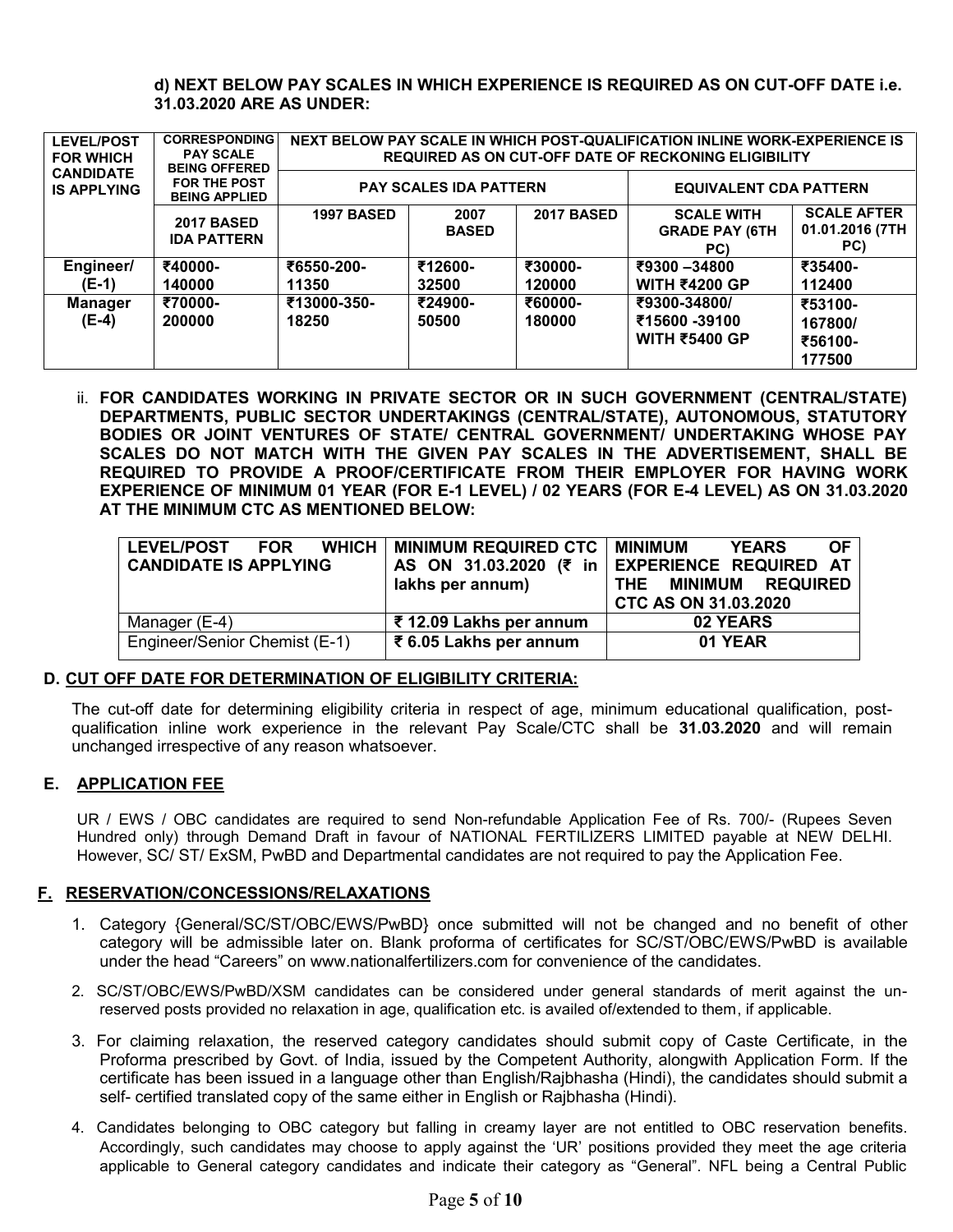Sector Undertaking, only those communities that are mentioned in the common list of OBC notified by Government of India shall be treated as OBC for the purpose of reservation for employment under Central Government. Relevant list can be viewed at http://www.ncbc.nic.in. Accordingly, for claiming the benefit of OBC (NCL) category, candidate should submit & shall subsequently produce his latest caste certificate in the proforma prescribed by Government of India, applicable for purpose of reservation in appointment to posts under Govt. of India/Central Government /Public Sector Undertaking, as contained in DOPT Memo No.36036/2/2013-Estt/(Res.) dated 30.05.2014 from a Competent Authority issued after March, 2019. Such certificate should specifically state the candidate does not belong to the persons/sections (creamy layer) as mentioned in column 3 of the schedule to the Department of Personnel & Training, Government of India OM No. 36012/22/93-Estt.(SCT) dated 08.09.1993 and modifications issued vide OM No. 36033/1/2013-Estt.(Res.) dated 13.09.2017. Further the OBC (NCL) candidates will have to give a selfdeclaration, at the time of documents verification indicating that they belong to OBC (NCL).

- 5. Prescribed reservations for PwBD and/or ExSM/Dependent of those killed or disabled in action will be applied on horizontal inter-locking reservation system basis as per Government of India guidelines. Candidates belonging to PwBD category shall be considered only against the identified positions.
- 6. Under section 34 of "The Rights of Persons with Disabilities Act, 2016", persons with benchmark disabilities are eligible for reservation. The reserved categories of disabilities mentioned under this Act are namely (a) Blindness and low vision; (b) deaf and hard of hearing; (c) locomotor disability including cerebral palsy. leprosy cured, dwarfism, acid attack victims and muscular dystrophy; (d) autism, intellectual disability, specific learning disability and mental illness; (e) multiple disabilities from amongst persons under clauses (a) to (d) including deaf-blindness in the posts identified for each disabilities. It may be noted that definition of the above specified disabilities will be as per "THE RIGHTS OF PERSONS WITH DISABILITIES ACT, 2016".
- 7. Section 2(r) of The Rights of Persons with Disabilities Act 2016, defines "person with benchmark disability" as a person duly certified by the certifying authority with:

a. not less than 40% of a specified disability where specified disability has not been defined in measurable terms and; b. disability where specified disability has been defined in measurable terms.

Accordingly, a person with a specified disability listed in the schedule but not covered under Section 34(1), if certified by a certifying officer as a person with disability of 40% or above, in terms of provisions 7 of the Rights of Persons with Disabilities Act, 2016 shall be allowed concessions/relaxations available to PwBDs as mentioned in this advertisement and will be considered against unreserved vacancies. Further, those candidates, who want to avail of benefit of reservation, are required to submit a Disability Certificate issued by Competent Authority as per the Rights of Persons with Disabilities Rules, 2017, failing which their candidature as PwBD candidates will not be considered. If the certificate has been issued in a language other than English/Rajbhasha (Hindi), the candidates should submit a self- certified translated copy of the same either in English or Rajbhasha (Hindi).

- 8. SC/ST/PwBD/ExSM/Departmental candidates are exempted from payment of application fee.
- **9.** In case adequate numbers of SC/ST/PwBD candidates who satisfy the minimum standard are not available to fill up the reserved vacancies, then SC/ST/PwBD candidates may be shortlisted to the extent of shortfall in vacancies by relaxing the minimum standard of securing 60% marks to 55% marks in educational qualification criterion, provided that they are not considered unfit to hold the post and satisfy all other eligibility criteria. **Accordingly, SC/ST/PwBD category candidates are encouraged to apply**
- 10. Relaxation to ExSM/Dependent of those killed or disabled in action will be allowed as per Government of India guidelines.
- 11. Relaxation in maximum age will be allowed upto 05 (five) years for SC/ST and 03 (three) years for OBC(NCL) candidates considered against reserved positions.
- 12. "General" PwBD candidates will be allowed age-relaxation upto 10 years, upto 15 years for "SC/ST" PwBD and upto 13 years for "OBC (NCL)" PwBD candidates, if considered against reserved positions.
- 13. Upper age limit is relaxed by 05 (five) years for the candidates who had ordinarily been domiciled in the state of Jammu & Kashmir from 01.01.1980 to 31.12.1989.
- 14. For Departmental candidates applying for the Post at E-1 level, upper age limit will be 40 years for "General", 45 years for "SC/ST" and 43 years for "OBC" candidates.
- 15. The maximum age of the applicant, after giving relaxations under Clause No. F.11 to F.14 (standalone or in combination thereof), should not exceed 56 years on 31.03.2020.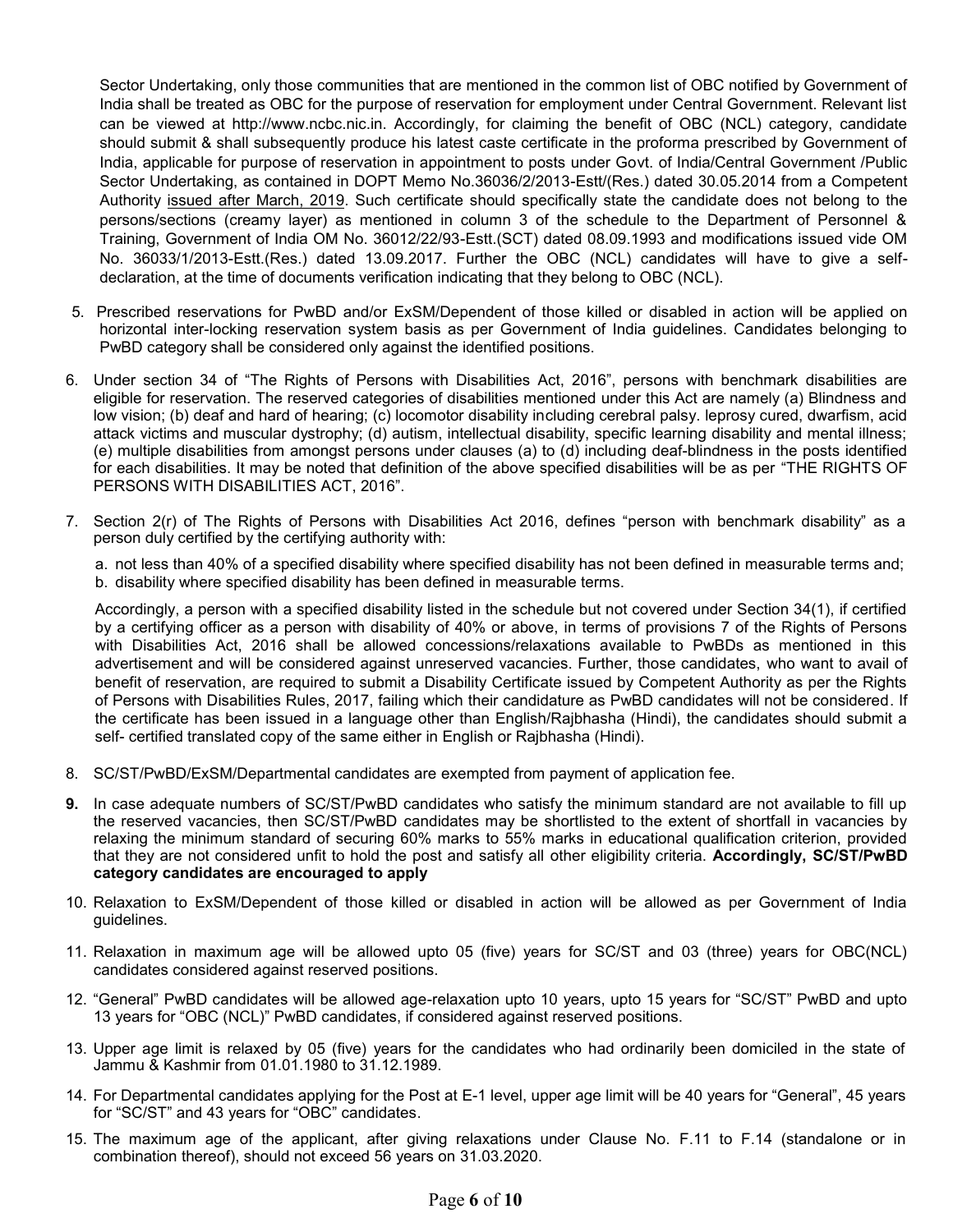# **G. HOW TO APPLY**

- 1. Before applying, candidates are advised to peruse the advertisement carefully and should ensure that they fulfil all the eligibility criteria. Their eligibility will be provisional and will be verified only in case they are shortlisted for selection.
- 2. Candidates fulfilling the prescribed eligibility criteria should download and print the prescribed Application Form proforma available on NFL website www.nationalfertilizers.com $\rightarrow$  Careers $\rightarrow$  Recruitment in NFL $\rightarrow$  Recruitment of experienced technical professionals- 2020. **The Application Form duly filled and signed, alongwith selfattested copies of the documents / certificates, as mentioned at Sl. No. G.7, should reach in a sealed envelope cover super-scribed "APPLICATION FOR THE POST OF \_\_\_\_\_\_ (POST NAME) - 2020" at the following address:**

**"Chief Manager (HR), National Fertilizers Limited, A-11, Sector-24, Noida, District Gautam Budh Nagar, Uttar Pradesh - 201301"**

**No other means/mode of application shall be accepted.**

- **3. Candidates who had applied for any post notified vide our Advisement no 03/2020 dated 28.04.2020 and who wish to be considered for the same post against this advertisement need not apply afresh. Candidates who wish to withdraw their applications against Advisement no 03/2020 dated 28.04.2020 may do so on or before 04.09.2020. Applications for withdrawal of candidature received after due date shall be summarily rejected.**
- 4. Candidature of a candidate is liable to be rejected at any stage of recruitment process or even after joining, if any information provided by the candidate in the Application Form is found to be false or not in conformity with the advertised eligibility criteria at any stage.
- 5. Candidates are required to provide their details in the Application Form regarding age, date of birth, qualification, division and percentage of marks obtained, year of passing and respective School/College/University, work experience including positions held, name of Organization, nature of duties performed/performing, period of service, scale of pay, salary/CTC (Cost to Company) drawn, demand draft of Rs.700/- towards Application Fee (if applicable) and other requisite information/declaration.
- 6. The candidates should ensure that the details entered in Application Form are correct. Candidates are required to send the duly filled-in Application Form proforma alongwith self-attested copies of the documents / certificates, as detailed at Sl. No. G.7 below so as to reach NFL by 25.09.2020 / 01.10.2020 (Refer Clause G.7 below) failing which their candidature will not be considered and no queries shall be entertained in this regard.
- 7. Self-attested photocopy of following documents is required to be enclosed alongwith application form:

| $\overline{1}$ . | Date of Birth                                 | 10 <sup>th</sup> / Matriculation Certificate                        |
|------------------|-----------------------------------------------|---------------------------------------------------------------------|
| 2.               | <b>For Educational Qualification</b>          | Mark sheets and Degree Certificates (Matric onwards upto highest    |
|                  |                                               | level for all semesters/years).                                     |
| 3.               | For Pay Scale (for PSU/Govt.) or CTC**        | Employer's Certificate or Appointment letter along with all         |
|                  | (for Private Sector)                          | promotion/increment letters/pay slip from the month of March,       |
|                  |                                               | 2019 to March 2020 indicating pay/CTC for requisite period.         |
|                  |                                               | Form-16 (FY 2017-18, 2018-19 & 2019-20).                            |
| 4.               | <b>Experience Certificate with</b><br>date of | Certificate issued by Employer(s), if any, for past or present      |
|                  | joining and relieving and<br><b>Present</b>   | employment / Offer of appointment and pay slip for the month of     |
|                  | <b>Employment Proof</b>                       | March, 2020 as proof of working on cut-off date.                    |
| 5.               | <b>For Caste Certificate</b>                  | Caste Certificate in the prescribed format.                         |
| 6.               | For Differently abled/PwBD candidates         | Medical Certificate in the prescribed format.                       |
| 7.               | No Objection Certificate<br>(NOC)             | Govt./Quasi-<br><b>Candidates</b><br>presently<br>workina<br>in.    |
|                  | Application through proper channel            | Govt./PSU/Autonomous/Statutory Body/JVs whether on permanent        |
|                  |                                               | or contract basis shall either forward their application through    |
|                  |                                               | proper channel or necessarily submit NOC from their employer at     |
|                  |                                               | the time of interview.                                              |
| 8.               | <b>Application Fee</b>                        | Demand Draft of ₹700/- (if applicable).                             |
|                  |                                               |                                                                     |
| 9.               | <b>Identity Proof</b>                         | AADHAAR/PAN/Passport/Election Photo Identity Card/ Identity Card    |
|                  |                                               | issued by Govt./PSU/Passbook of any Nationalized Bank with attested |
|                  |                                               | photograph.                                                         |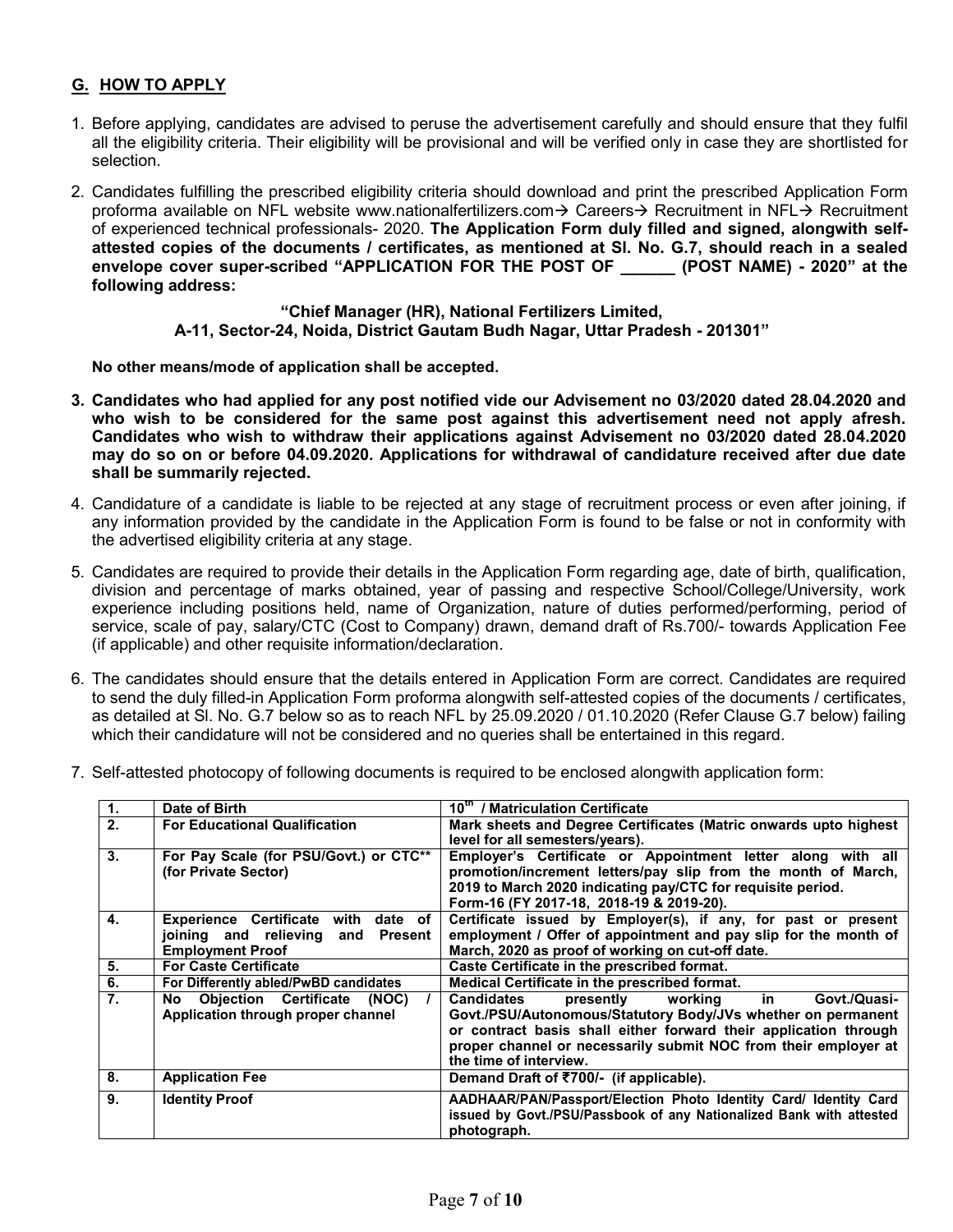- 8. The last date of receipt of duly complete Application Form alongwith all requisite documents/certificates is **25.09.2020**, unless extended and notified on NFL"s website. However, last date for receipt of Application Forms of candidates presently residing in far-flung area i.e. Assam, Meghalaya, Arunachal Pradesh, Mizoram, Manipur, Nagaland, Tripura, Sikkim, Union territory of Ladakh, Lahul & Spiti District & Pangi Sub-Division of Chamba District of Himachal Pradesh, Union Territory of Andaman & Nicobar Islands & Lakshadweep is **01.10.2020**. Candidates applying from far-flung areas should superscribe on envelope "FAR-FLUNG AREA". In case of false declaration of "Far-Flung Area" on envelope vis-à-vis correspondence address mentioned in the Application Form, the same shall be summarily 'Rejected'.
- 9. Incomplete Application Forms OR not in prescribed proforma OR not supported by self-attested copies of relevant documents OR not fulfilling the eligibility criteria OR received at any other address of NFL other than that as mentioned in the foregoing in Clause No. G.2 OR received after due date shall be summarily "Rejected".
- 10.It may be noted that Applications Forms received without self-attested copies of relevant documents or received after due date i.e. 25.09.2020 (or 01.10.2020 if applicable) shall be summarily rejected and no queries shall be entertained in this regard.
- 11.Candidates should note that scrutiny and shortlisting of Applications would be done on the basis of documents enclosed with the prescribed application form. The list of required documents at Clause No. G.7 is indicative and not exhaustive. No interim correspondence by the candidates regarding availability/non - availability of documents would be entertained. Accordingly, candidates are advised to enclose & send self-attested copies of all the relevant documents alongwith the duly signed Application Form in support of their candidature.

### **H. SHORTLISTING & SELECTION PROCESS**

- 1. Based on the information in application and documents submitted by the candidates" alongwith duly signed print out of their Application Form, scrutiny of applications would be done and candidates meeting the eligibility criteria will be provisionally shortlisted and called for personal interview. NFL"s decision regarding eligibility & shortlisting of applications shall be final & binding and no queries or correspondence shall be entertained in this regard.
- 2. However, in case of receipt of large number of Applications, NFL reserves a right to conduct an online test in Delhi - NCR region and/or any other city(ies) of India for the purpose of short-listing candidates for interview. Neither TA will be paid nor Boarding & Lodging facilities would be arranged/reimbursed for appearing in the online test.
- 3. Modalities of Online Test, in the event it is decided to conduct the same, shall be placed on NFL website www.nationalfertilizers.com  $\rightarrow$  Careers- $\rightarrow$  Recruitment in NFL $\rightarrow$  Recruitment of experienced technical professionals- 2020 at an appropriate time.
- 4. Candidates are required to qualify in the Personal Interview separately with minimum average of 50% marks in interview.
- 5. In case, total marks (upto two decimals) of two or more candidates after personal interview are same, percentage of marks in the qualifying examination would be considered for drawing up merit list. In case percentage of marks (upto two decimals) are also equal in the qualifying examination, the date of birth of the candidates will be considered for preparing merit list i.e. the candidate born earlier will be considered as senior in the merit list.
- 6. It may be noted that candidates will be called for personal interview provisionally on the basis of information submitted by them in the application Form and their candidature will be considered vis-à-vis eligibility criteria for the post applied for as mentioned in the Advertisement. Candidates not meeting the eligibility criteria or not in possession of complete requisite documents will not be allowed to attend the personal interview and no TA will be paid to them. Further, no queries shall be entertained in this regard.
- 7. The candidates called for personal interview will be reimbursed to and fro single  $2^{nd}$  AC Class Rail fare (Mail/Express trains, excluding Rajdhani/Duronto/Shatabdi)/ Bus fare from the nearest railway station of the correspondence address indicated by the candidates in their application to the place of interview by the shortest route on production of necessary receipts. The TA reimbursement, however, is subject to candidate meeting the advertised specifications for the post applied for.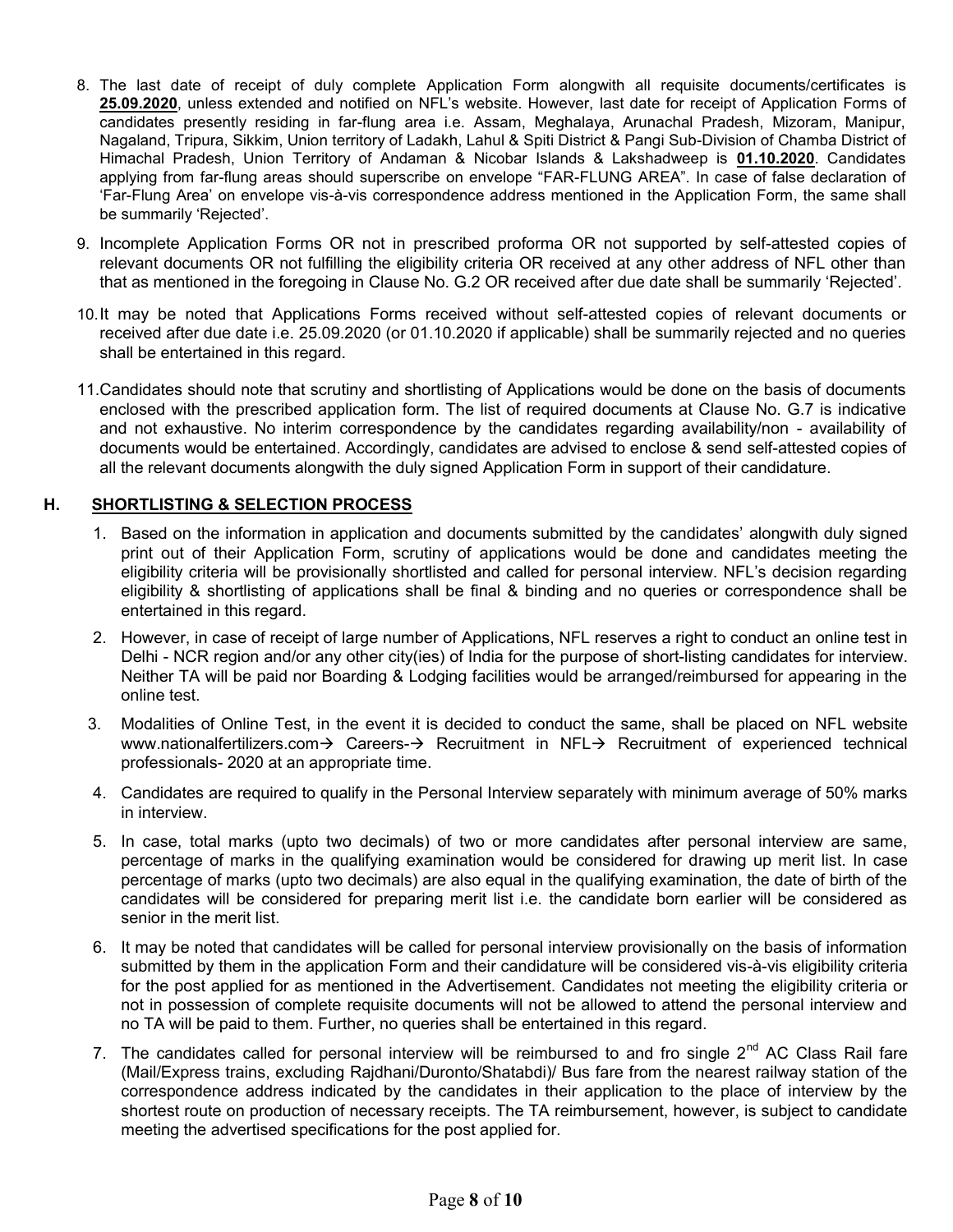- 8. The selected candidates before joining will be required to get Medical Fitness Certificate from Civil Surgeon/NFL"s Hospital/NFL"s common panel of hospitals and their appointment will also be subject to verification of character & antecedents and Caste certificate from the concerned District Authorities.
- 9. Selected candidates can be posted in any of the Units/Offices/Joint Ventures of the NFL at the discretion of Management.

## **I. GENERAL INSTRUCTIONS:**

- 1. Candidates are advised to go through the advertisement carefully and ascertain their eligibility before submitting their Applications.
- 2. While filling Application Forms the candidates should mention their full name as it appears on the Matriculation School Certificate. Certificate issued by a Board of Secondary Education for passing Matriculation shall be the only acceptable document in support of proof of age.
- 3. The prescribed minimum educational qualification should be from University/Institute recognized by UGC/AICTE.
- 4. No claim of possession of a qualification equivalent to a prescribed qualification would be entertained and decision of NFL in this regard would be final and binding.
- 5. The date of declaration of result/issuance of final marks-sheet or passing Certificate, whichever is earlier, shall be deemed to be the date of acquiring minimum educational qualification and there shall be no relaxation on this account.
- 6. Minimum percentage of marks in the minimum educational qualification as indicated in Clause C.2 of this advertisement shall be aggregate of all semesters/years to be calculated taking average of all semesters/years. Weightage given to any particular semester/year by the Institute/University shall not be considered.
- 7. Wherever CGPA/OGPA/DGPA or letter grade in a degree is awarded; equivalent percentage of marks should be indicated in the application form as per norms adopted by the University/Institute. **Conversion formula is required to be sent mandatorily alongwith other documents.** Where no norms have been specified, the CGPA/OGPA will be presumed to have been provided on a 10-point scale.
- 8. Candidate"s post qualification work experience as Management Trainee would be counted only in case he/she is regularized in the same Company.
- **9. Candidates employed in Central/State Government/Quasi-Government/Central or State Public Sector Undertaking/Autonomous Body/Statutory Body/ JV, either in permanent or contractual or ad-hoc or temporary or in any manner, shall either forward their application through Proper Channel or shall produce No Objection Certificate (NOC) from their present employer at the time of interview failing which they will not be allowed to appear in the interview and no TA would be paid to them.**
- 10. The term departmental candidates mean those candidates who are currently working with NFL as permanent & regular employees and not wards of NFL employees.
- 11. The minimum educational qualification and inline experience are the minimum criteria and mere possession of the same by the candidate does not entitle him/her for participating in the selection process. NFL"s decision regarding eligibility & shortlisting of applications shall be final & binding and no queries or correspondence shall be entertained in this regard.
- 12. The candidature of all applicants would be provisional and subject to subsequent verification of certificates/testimonials etc.
- 13. Candidates in their Application Form have to necessarily declare and provide details in case he/she has been arrested, prosecuted, kept under detention or fined, FIR filed in any Police Station, convicted by the Court of Law for any offence debarred / disqualified by any Public Service Commission from appearing in its examination or if proceedings are pending against him in any Court of Law.
- 14. Mere admission to the selection process does not imply that Company (NFL) is satisfied about candidate"s eligibility. The candidates should ensure that the details mentioned in the Application Form are correct and are in conformity with the eligibility criteria for the post applied for, as mentioned in the advertisement. In case it is detected that a candidate does not fulfil any of the advertised eligibility criteria or has given false declaration or suppressed any material fact or information having any bearing on his candidature, he/she